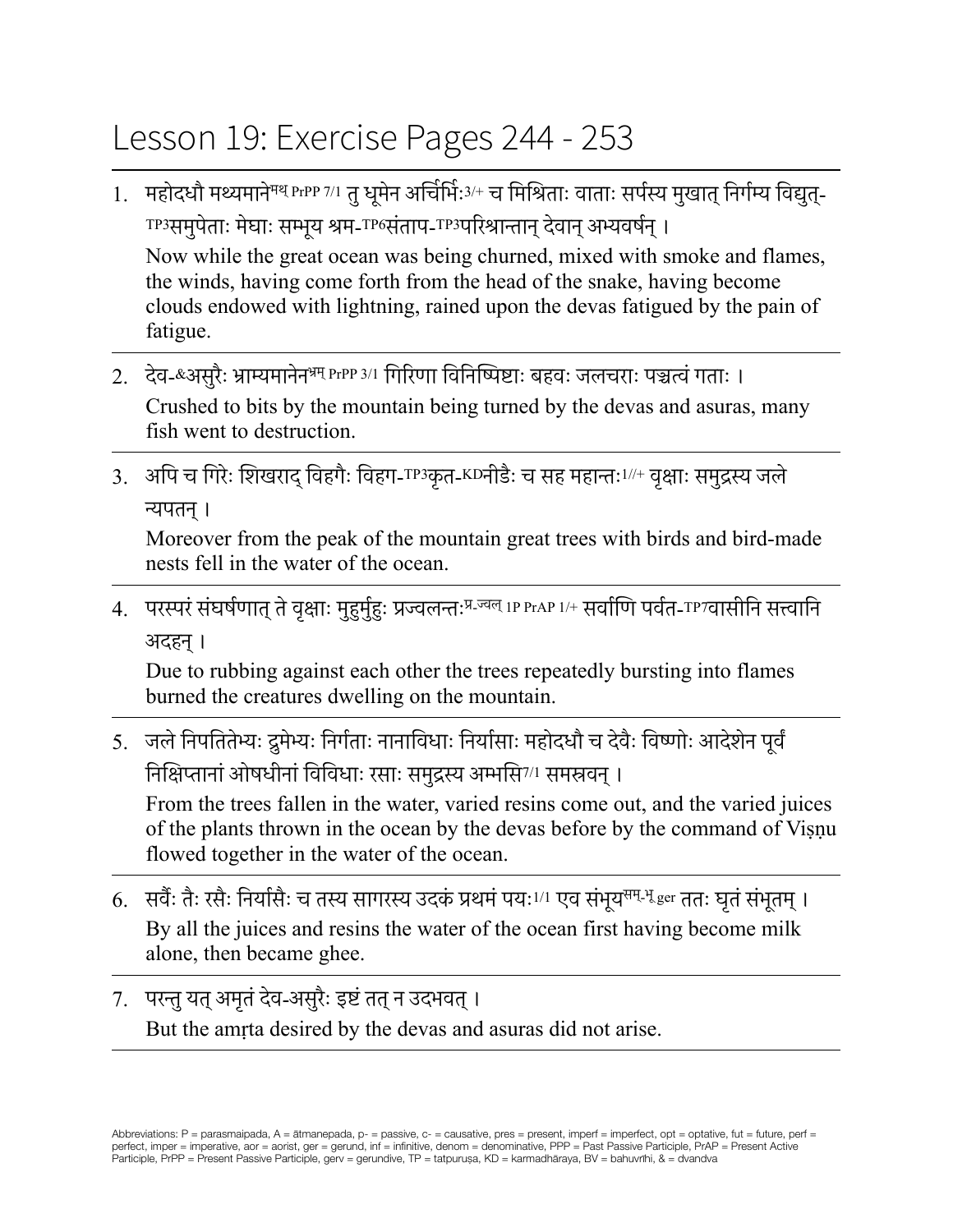- 8. अमृतस्य लाभस्य आशां त्यजन्तः<sup>त्यज्</sup> IP PrAP 1/+ देवाः विष्णुं शरणं पुनः प्रापद्यन्त । Abandoning the hope of the gain of amṛta, the devas again sought Viṣṇu as refuge.
- 9. तेषांश्रमंविषादंच अवलोक्य महेश्वर: इदंवचनंअवदत्। Having seen their fatigue and sorrow the great lord said these words.
- 10. भवदभ्यः <sup>4/+</sup> हे देवाः अधिकं बलं दास्यामि<sup>दा P fut I/1 ।</sup> "I will give more strength to you, O devas!
- 11. महत्तरेण यत्नेन महागिरिं परिवर्तयेध्वम्परि-वृत् 1A c-opt II/+ । With greater effort you should turn the great mountain."
- 12. इति उक्ताः विष्णुना अधिक-KDबलेन युक्ताः च देवाः दैत्य-&दानवैः सहिता: मन्दर-KDपर्वतं परिवर्तयितं पनः आरब्धाः ।

Thus told and endowed with more strength by Viṣṇu the devas together with the daityas and dānavas again began to turn the Mandara mountain.

- 13. तदनन्तरंसागरात्शीत-BV6अंशुः सोमः समुत्पन्नः । Thereupon from the ocean the moon having cool rays arose.
- 14. ततः देवी श्रीः<sup>1/1</sup> पाण्डुर-<sup>TP2</sup>वासिनी घतात् उद्गता । Thereafter the goddess Śrī wearing white came out of the ghee.
- 15. सुरा देवी अपि श्वेतः उच्चैःश्रवाः1/1 तुरगः च ततः विष्णोः दिव्यः मणिः कौस्तुभंसमुदपद्यन्त । The goddess Surā also and the white horse Uccaiḥśravas, then Kaustubha the heavenly jewel of Viṣṇu arose.
- 16. यत्र देवाः अतिष्ठन् तत्र वासुकेः पुच्छ-TP6समीपं सोमः श्रीः सुराः देवी तुरगः च अगच्छन् । Where the devas stood there to the vicinity of the tail of Vāsuki the moon, Śrī, the goddess Surā, and the horse went.
- 17. श्रीः विष्णोः भार्याअभवत्। Śrī became the wife of Viṣṇu.
- 18. कौस्तुभंविष्णोः उरसि7/1 गतम्। Kaustubha went the the chest of Visnu.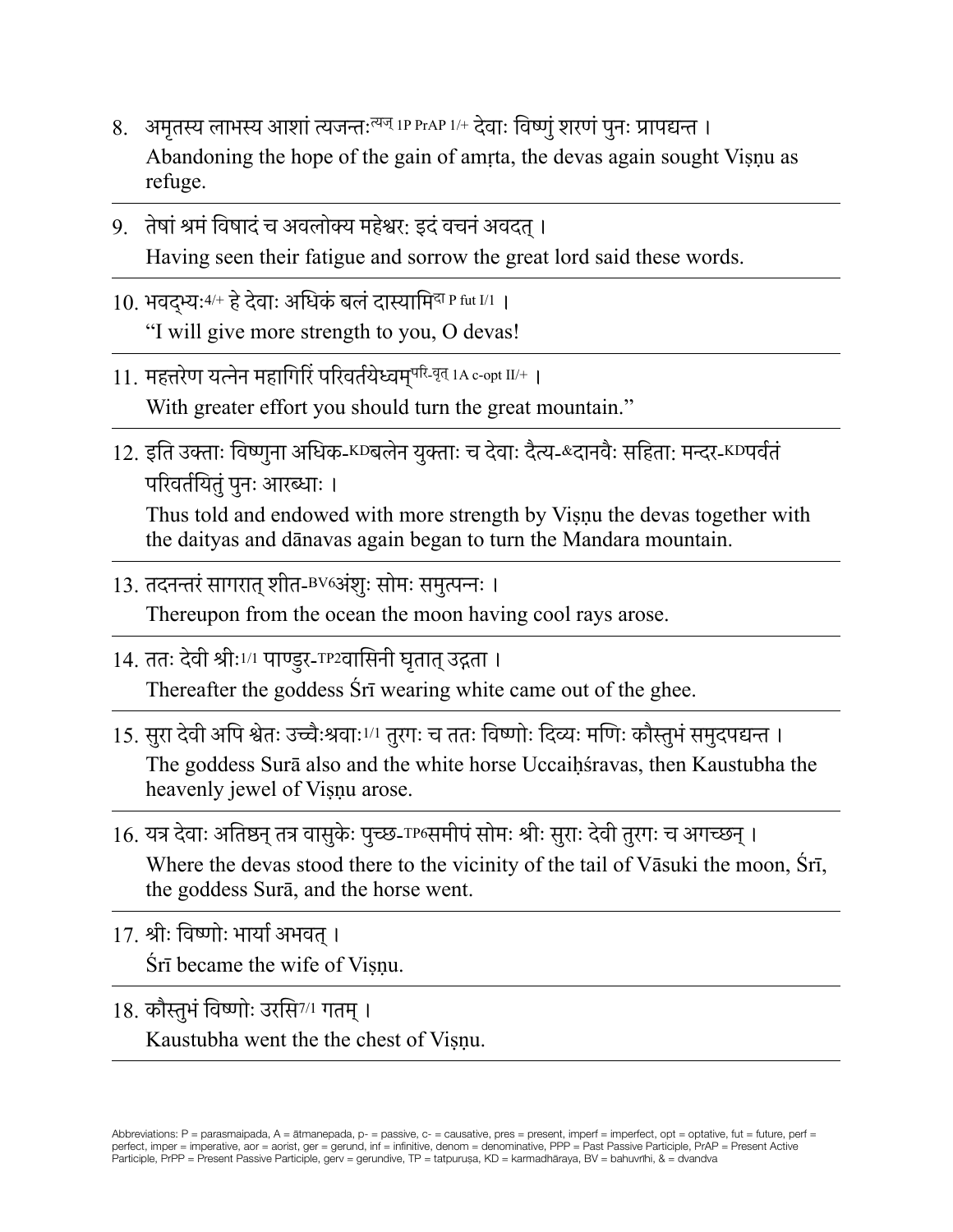19. अन्ततः धन्वन्तरि-BV6नामा<sup>1/1</sup> देवः श्वेतं अमृत-TP3संपूर्णं कमण्डलुं हस्तेन धारयन्<sup>धृ</sup> 10U PrAP 1/1 समुद्रात् उत्थितः ।

Finally a deva having the name Dhanvantari carrying a white pitcher filled with amrta with his hand stood up from the ocean.

20. अमृतं दृष्टवा एव असुरैः महान्तं<sup>2/1</sup> नादं मम<sup>6/1</sup> इदं इति मुक्त्वा अमृत-TP3संपूर्ण-KDकमण्डलुः धन्वन्तरेः हस्तात गहीतः ।

Having merely seen the amṛta, having let out a great roar 'It is mine!' the pitcher filled with amṛta was taken from the hand of Dhanvantari by the asuras.

21. तस्मिन् एव क्षणे विष्णूः स्व-TP6मायया अतीव सुन्दर्याः अप्सरसः<sup>6/1</sup> रूपं कृत्वा तस्याः चित्त-TP2हारिणा3/1 वपुषा3/1 असुरान्अमोहयत्।

At that very moment Viṣṇu with his magic having made the form of a very beautiful apsaras deluded the asuras with her heart-seizing body.

- 22. तस्याः अप्सरसः<sup>6/1</sup> वपुषा वशीकृत-<sup>BV6</sup>मनसः<sup>1/+</sup> असुराः तस्यै अमृतं मोहेन अयच्छन् । Having minds controlled by the body of the apsaras, the asuras gave her the amrta due to delusion.
- 23. तदा अप्सरसः<sup>6/1</sup> हस्तात् अमतं प्राप्य विष्णुना देवेभ्यः समर्पितं देव-गणाः च झटिति तत् ईप्सितं अमतं अपिबन् ।

Then having acquired the amṛta from the hand of the apsaras it was offered to the devas by Viṣṇu, and the groups of devas instantly drank the desired amṛta.

24. अमृतं पिबत्सु<sup>पा 1P PrAP 7/+ देवेषु राहु-BV6नामा<sup>1/1</sup> दानवः अपि देवस्य रूपं कृत्वा चन्द्रमसं<sup>2/1</sup> सूर्यं च</sup> वर्जयित्वा अन्यैः अदृष्टः अमृतं अपिबत् ।

The devas drinking the amṛta, a dānava having the name Rāhu also having made a form of a deva, unseen by an other having excluded the moon and sun, drank the amṛta.

- 25. तस्य राहोः कण्ठं अनुप्राप्ते अमृते तदा देवानां हित-TP6काम्यया चन्द्रमसा3/I सुर्येण च आख्यातम् । The amṛta having reached the throat of Rāhu, then it was told by the moon and sun with the desire for welfare of the devas.
- 26. तत् श्रुत्वा एव अमृतं पिबतः<sup>पा 1P PrAP 6/1</sup> तस्य दानवस्य शिरः<sup>2/1</sup> विष्णुना चक्रेण अवच्छिन्नम् । Having merely heard that, the head of the dānava drinking the amṛta was cut off by Viṣṇu with a discus.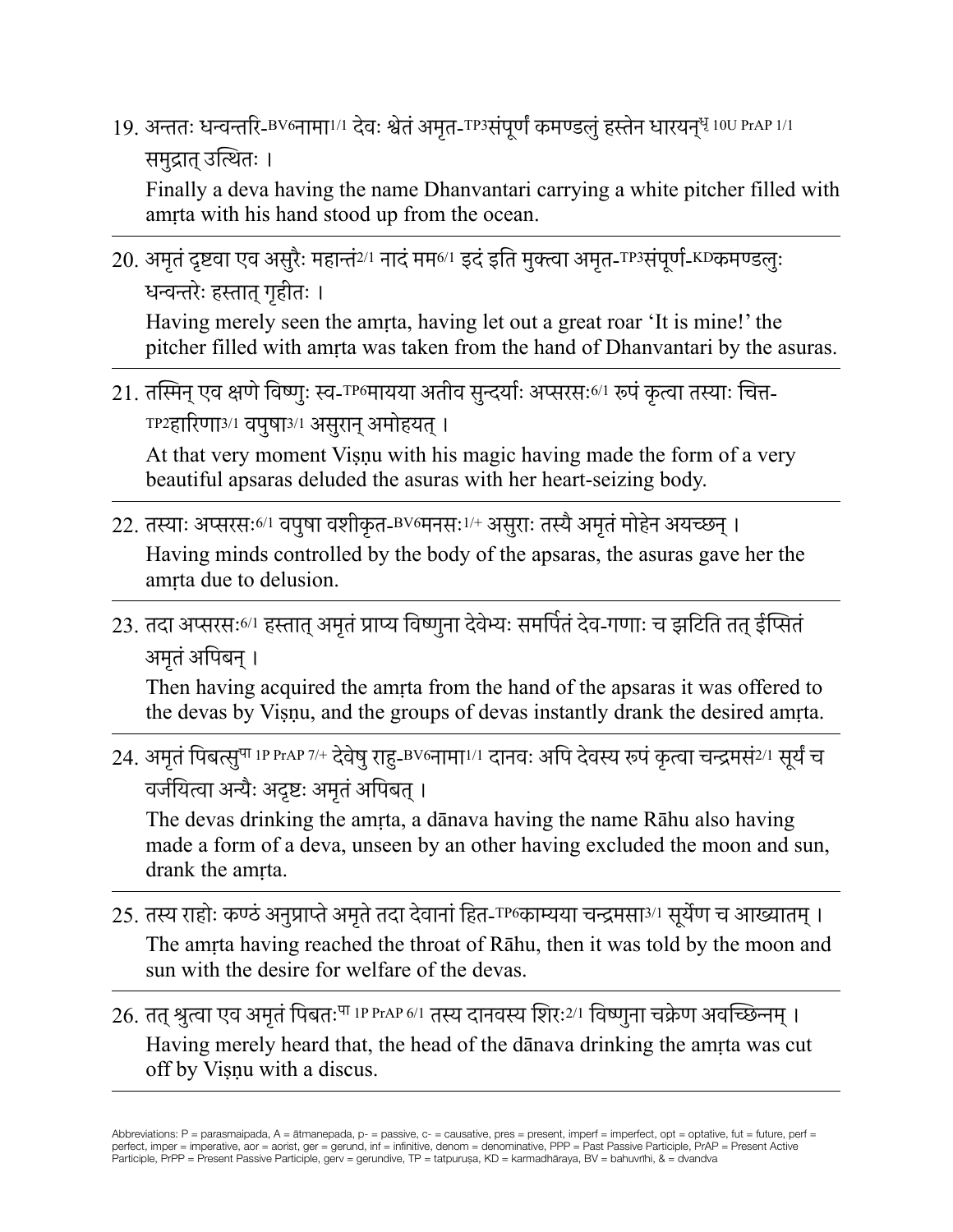- 27. परन्तुतस्य राहोः शिरः पृथिवी-TP6तलंनिपत्य पीतस्य अमृतस्य प्रभावेन अमरत्वंगतम्। But the head of Rāhu having fallen to the surface of the earth, it went to immortality by the power of the drunken amṛta.
- 28. ततः चन्द्रमसे<sup>4/1</sup> सूर्याय च क्रुद्धेन<sup>कुध् PPP 3/1</sup> राहुणा शाश्वतं वैरं द्वन्द्वेन सह कृतं अद्य अपि च चन्द्रमसं2/1 सूर्यंच गगनेग्रसते। Thereafter by Rāhu, angered at the moon and sun, an eternal hostility was made with the pair and even today he swallows the moon and sun in the sky.
- 29. तस्मिन् एव काले अम्भसः6/1 समीपे दानवानां देवानां च अतिमहान संग्रामः प्रवत्तः । At that very time in the vicinity of the water a very great battle of the dānavas and devas commenced.
- 30. अस्मिन् महति<sup>7/1</sup> युद्धे विष्णुना असुराः रुधिर-TP3अवलिप्त-BV3अंगाः बलवता<sup>3/1</sup> सुदर्शन-BV6नाम्ना3/1 चक्रेण सहस्रशः निहताः ।

In this great war the asuras, having limbs anointed with blood, were killed in the thousands by Viṣṇu with the strong discus having the name Sudarśana.

- 31. पराजिताः केचिद् असुराः सागरं केचित तु महीं प्रविष्टाः । Defeated, some asuras entered the ocean, and some the earth.
- 32. ततः विजयं अवाप्य देवाः मन्दर-KDपर्वतं स्वं एव देशं गमयित्वा तं मुदित-KDआत्मना<sup>3/1</sup> अपूजयन् । Thereafter having gained victory, the devas having caused the Mandara mountain to go to its own place, worshipped it with glad spirit.

English to Sanskrit

- 1. देवासुरैर् महोदधौ मथ्यमाने पर्वतस्य शिखरात् प्रभूता वृक्षा जले न्यपतन् ।
- 2. अपि च तेभ्यो द्रुमेभ्यो निर्गता निर्यासा महोदधौ पूर्वं देवैर् निक्षिप्तैर् ओषधिभिः सह मिश्रिताः ।
- 3. इदंसर्वंसमुद्रजलेस्रवत्प्रथमंपयस्ततो घृतंसंभूतम्।
- 4. यदा देवदैत्यदानवैर्इष्टंअमृतंन समुत्पन्नंतदा देवा विषादंगत्वामृतलाभस्याशांत्यजन्तो विष्णुसमीपंउपकारार्थंपुनर्अगच्छन्।
- 5. विष्णोर् अधिकबलं लब्ध्वा देवा महत्तरेण प्रयत्नेनासुरैः सहिता मन्दरपर्वतं पुनः पर्यवर्तयन् ।